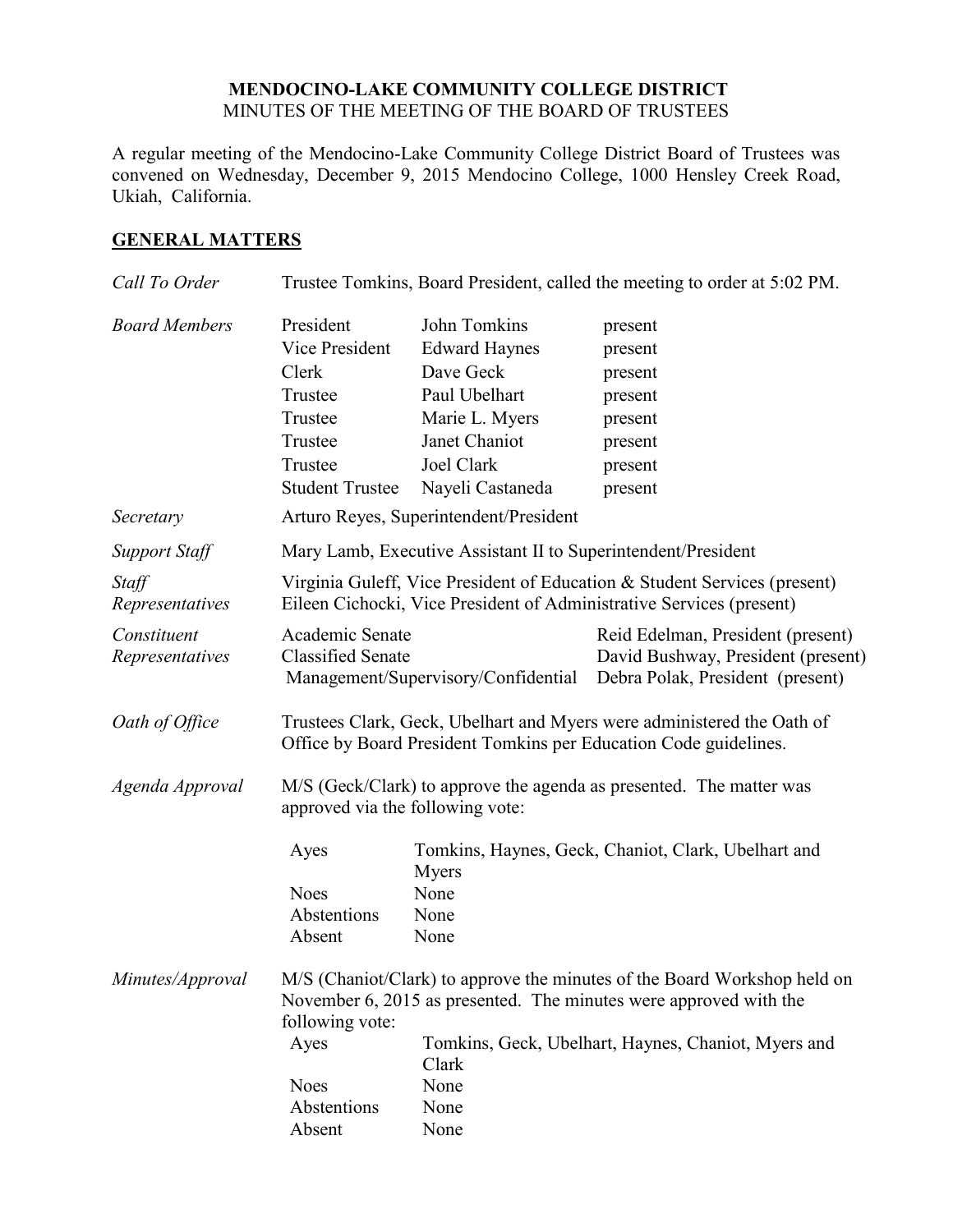M/S (Clark/Geck) to approve of the minutes of the regular meeting held on November 10, 2015 as presented. After discussion, the minutes were approved with the following vote:

| Ayes        | Tomkins, Geck, Ubelhart, Chaniot and Clark |
|-------------|--------------------------------------------|
| Noes        | <b>Haynes</b>                              |
| Abstentions | Myers                                      |
| Absent      | None                                       |

*Recognition of Retirees* Josephine Gutierrez, Ninna Zanardi, Jean Stirling and Fran Laughton were recognized for their years of service to the District. Each retiree was presented with a plaque and a note of thanks from the members of the Board. Ninna Zanardi and Fran Laughton were present at the meeting where Vice President Cichocki and Vice President Guleff also remarked about the individual contribution each of the retirees made to the district and the particular areas in which they worked.

- *Public Comments* Phil Warf addressed the Board on behalf of the FT faculty Union and expressed the Union's thanks for approving their new contract.
	- Ed Haynes addressed the Board as a member of the community regarding Roberts Rules of Order and the process used when calling for the question. He also submitted a copy of his comments regarding the minutes of November 10, 2015.

## **ANNUAL ORGANIZATIONAL MEETING**

*Election of Officers* The election of officers took place with the floor opened for nominations. The order of election was for the offices of President, Vice President and Clerk.

> M/S (Clark/Geck) to elect Trustee Tomkins as President of the Board of Trustees for the 2016 year. The matter was approved with the following vote:

| Ayes        | Tomkins, Geck, Ubelhart, Haynes, Chaniot, Myers and |
|-------------|-----------------------------------------------------|
|             | Clark                                               |
| Noes        | None                                                |
| Abstentions | <b>None</b>                                         |
| Absent      | None                                                |
|             |                                                     |

M/S (Clark/Chaniot) to elect Trustee Geck as Vice President of the Board of Trustees for the 2016 year. The matter was approved with the following vote:

| Ayes        | Tomkins, Geck, Ubelhart, Haynes, Chaniot, Myers and |  |
|-------------|-----------------------------------------------------|--|
|             | Clark                                               |  |
| Noes        | None                                                |  |
| Abstentions | None                                                |  |
| Absent      | None                                                |  |

M/S (Chaniot/Clark) to elect Trustee Myers as Clerk of the Board of Trustees for the 2016 year. The matter was approved with the following vote:

| Ayes | Tomkins, Geck, Ubelhart, Haynes, Chaniot, Myers and |  |  |
|------|-----------------------------------------------------|--|--|
|      | Clark                                               |  |  |
| Noes | None                                                |  |  |
|      |                                                     |  |  |

Abstentions None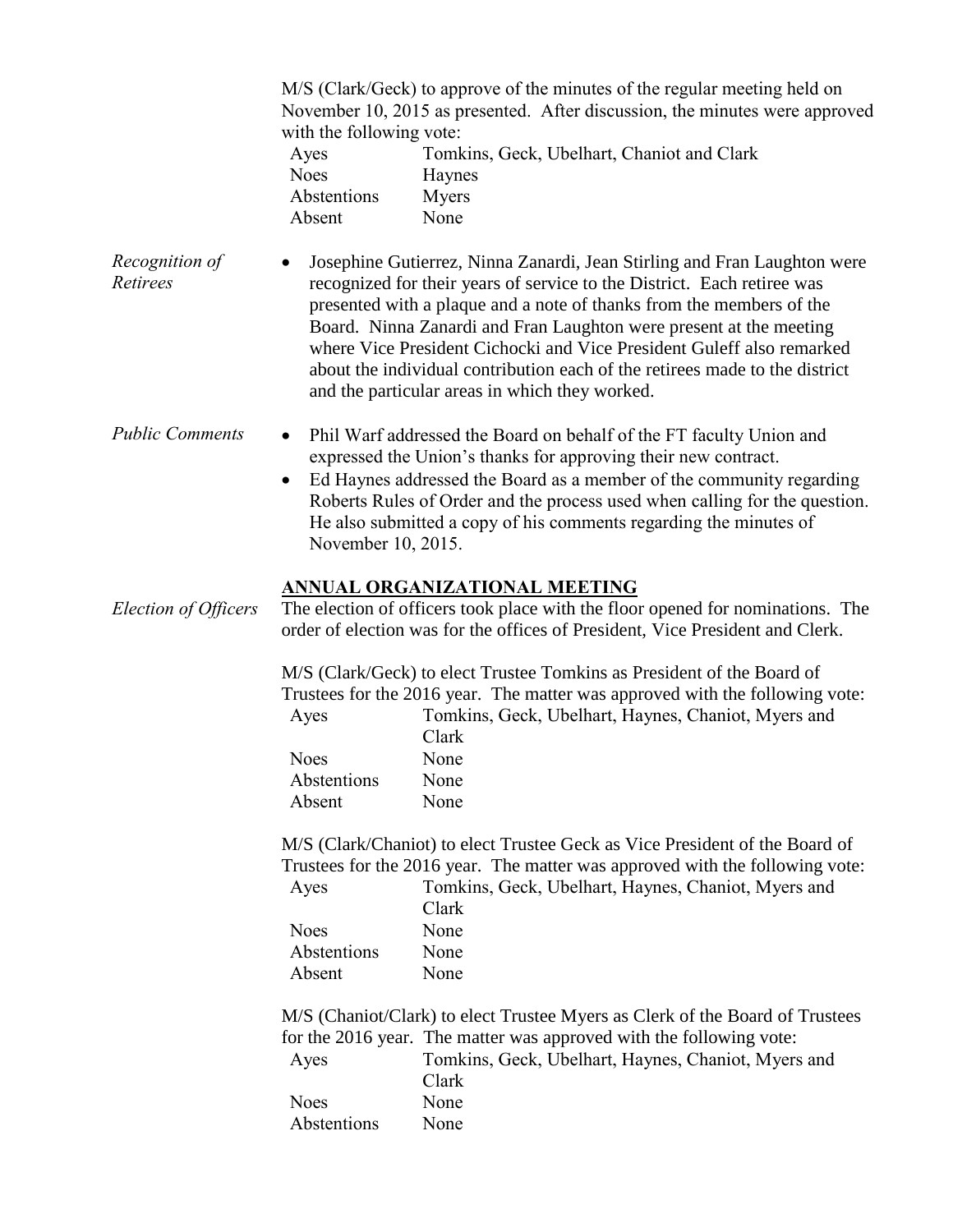Absent None

*Meeting Dates and Times for 2016* After discussion, about the proposed dates, it was determined the March 2016 meeting will be held on March 2<sup>nd</sup> and the June 2016 meeting will be held on June 15<sup>th</sup> with no meeting being held during the month of July.

> M/S (Ubelhart/Haynes) to approve the amended 2016 dates as discussed. The motion was approved with the following vote:

| Ayes        | Tomkins, Geck, Ubelhart, Haynes, Chaniot, Myers and |
|-------------|-----------------------------------------------------|
|             | Clark                                               |
| <b>Noes</b> | None                                                |
| Abstentions | None                                                |
| Absent      | None                                                |
|             |                                                     |

# **PRESIDENT'S REPORT**

An oral report was presented by Superintendent/President Reyes. The following items were included:

- Thank you to the Board members who were sworn in earlier.
- An update on the status of the ACCJC. He stated he will keep the Board informed of any changes as this initiative moves forward.
- Thanked the members of the Mendocino College Field Station Committee and their affiliate group for being at the meeting to update the Board regarding this project.
- We currently have 20 Associate Degrees for Transfer in place and he acknowledged the faculty, curriculum committee and Vice President Guleff for all their work in this area.
- The college has been engaged in the annual staffing process. PBC will be meeting one more time to finalize the new positions which will be then be placed in the recruitment process.
- He was part of a group which met with representatives from the State Chancellor's Office on November 9<sup>th</sup> regarding the transfer of territory. Things are moving forward with the process and we have received their support.
- The Center for Urban Education will be working with Mendocino College in the area of equity for the next 18-20 months. He thanked the members of the Board for the work they completed at their workshop on November 6th. On a related note, we have been approached to attend the Governance Institute for Student Success workshop in Sacramento which will be discussed more under the agenda item.

# **CONSENT AGENDA**

M/S (Clark/Geck) RESOLVED, That the Mendocino-Lake Community College District Board of Trustees does hereby approve the Consent Agenda as presented. The consent agenda was approved with the following vote:

Ayes Tomkins, Haynes, Geck, Chaniot, Clark, Ubelhart and Myers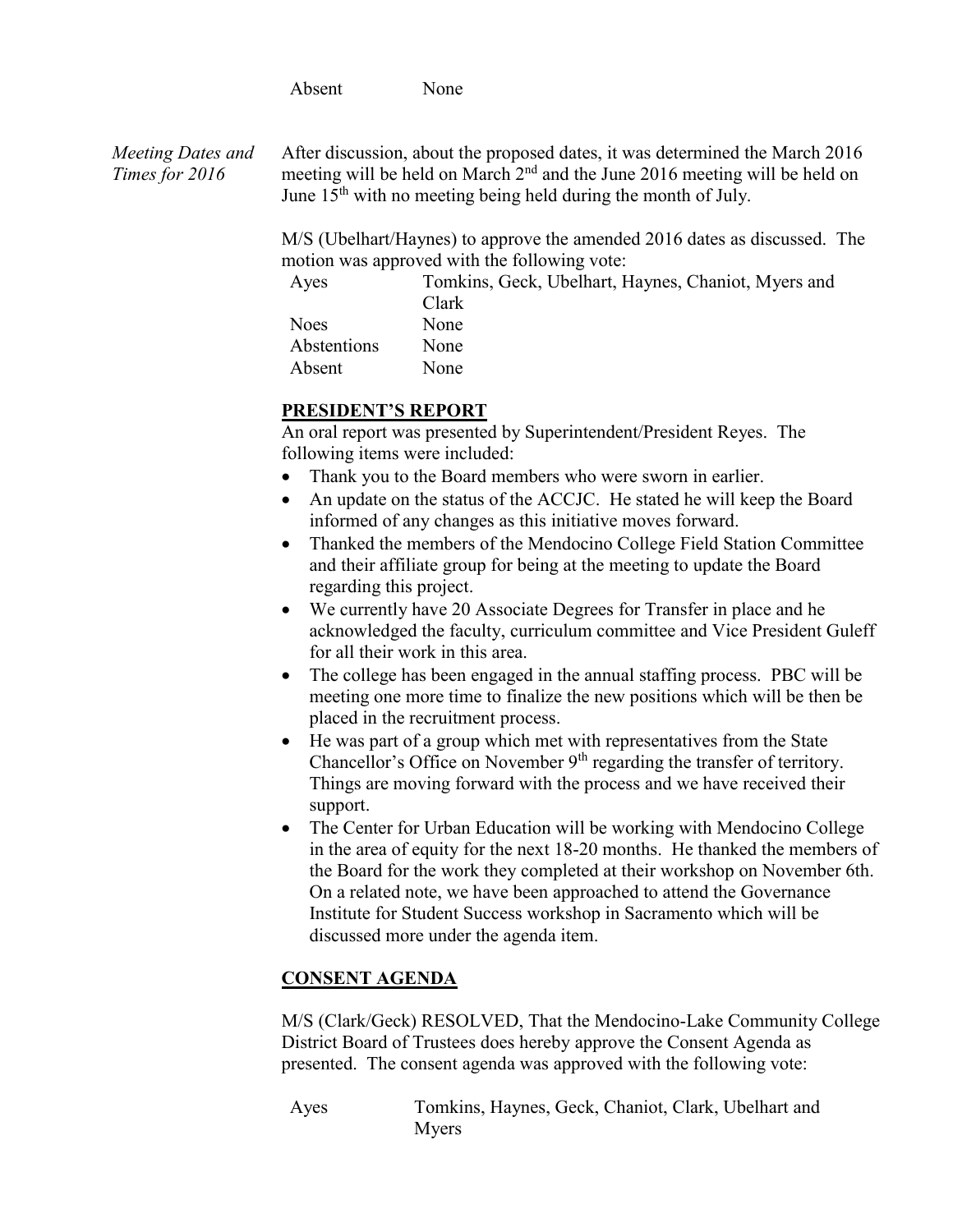| <b>Noes</b> | None |
|-------------|------|
| Abstentions | None |
| Absent      | None |

Items with an asterisk \* were approved by one motion as the Consent Agenda.

#### **Personnel**

*Employment – Short-Term Employees* \*RESOLVED, That the Mendocino-Lake Community College District Board of Trustees does hereby ratify the employment of the short-term employees as submitted and presented at the meeting.

*Volunteers* \*RESOLVED, That the Mendocino-Lake Community College District Board of Trustees does hereby approve the list of volunteers as presented.

*Administrator Contract Renewal* \*RESOLVED, That the Mendocino-Lake Community College District Board of Trustees does hereby approve the administrator contract for Joseph H. Atherton, Director of Fiscal Services through June 30, 2017.

#### **Other Items**

*Fiscal Report as of October 31, 2015* \*RESOLVED, That the Mendocino-Lake Community College District Board of Trustees does hereby accept the fiscal report as submitted.

## **ACTION ITEMS**

*2014-15 Audit Report* Holly Salisbury with  $K^{\bullet}$ Coe Isom addressed the Board regarding the 2014-15 audit.

> She mentioned there is a new accounting standard – GASB 68 included this year which addresses pensions. Districts are now required to show their entire share of the PERS/STRS liability in their financial statements and are required to book the entire liability number. The District contributions help to reduce this liability. All districts in the state are now required to report this kind of liability which has always existed but we were never required to show it previously.

Overall, a total of fifteen areas at the state level and two at the federal level were reviewed.

There was one finding identified during this audit. It is related to DSPS where we did not have the required documentation to support the disability of certain students. There were a total of six students that fell into this category. In conclusion, all six were determined to be disabled but it was an issue of not having the proper substantiating documentation.

After reviewing the information presented, the following action was taken:

M/S (Clark/Ubelhart) to formally receive the Mendocino-Lake Community College District Audit Report for the 2014-2015 year as presented. The motion was approved with the following vote: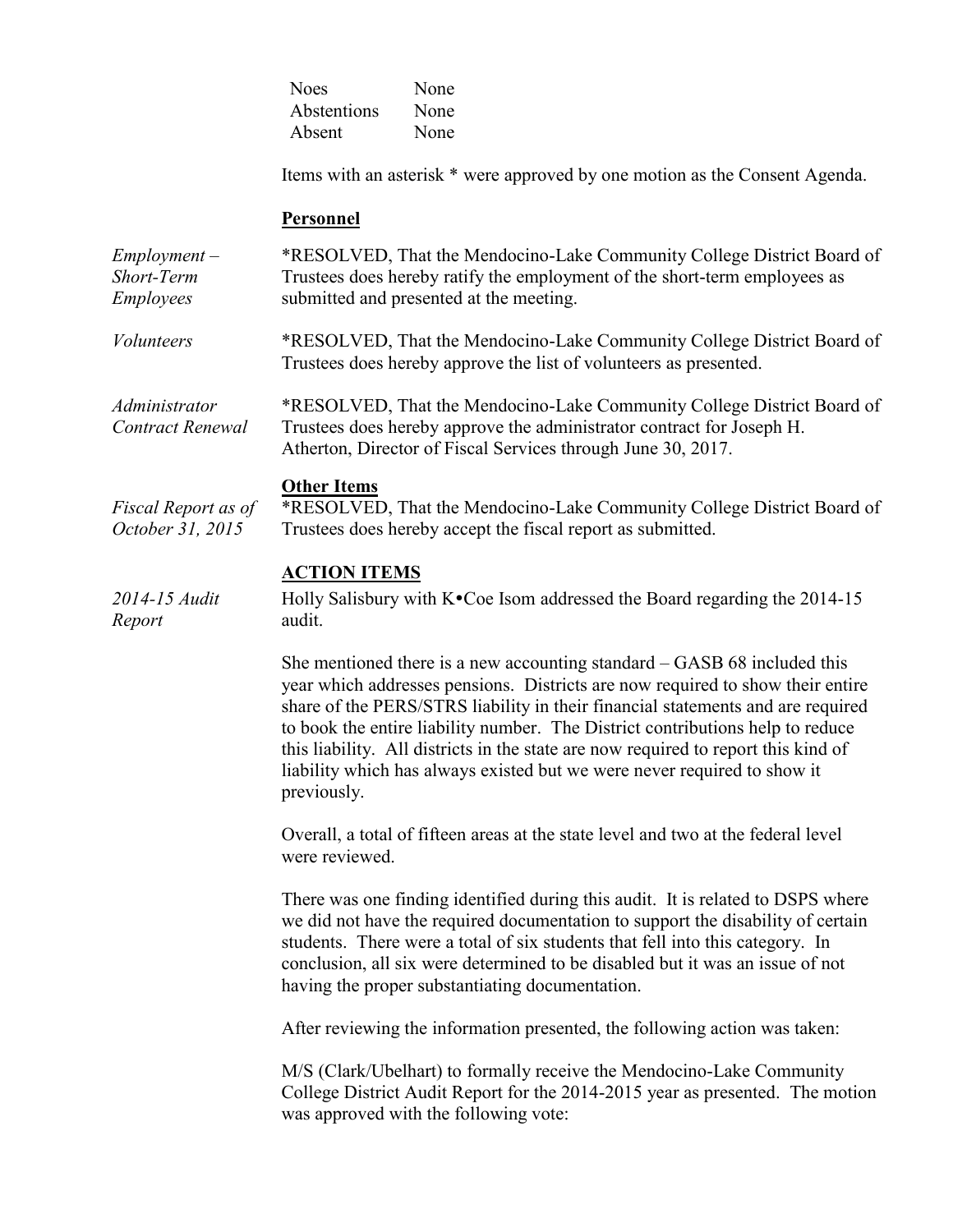|                                                                       | Ayes<br><b>Noes</b><br>Abstentions<br>Absent                                                                                                                                                             | Tomkins, Haynes, Geck, Chaniot, Clark, Ubelhart and Myers<br>None<br>None<br>None                                                                                                                                                                                                                                                                                                                                                                                                                                                                                                                                                                                                                                                                                                                                                                                                                                                                                                                                                                                                        |
|-----------------------------------------------------------------------|----------------------------------------------------------------------------------------------------------------------------------------------------------------------------------------------------------|------------------------------------------------------------------------------------------------------------------------------------------------------------------------------------------------------------------------------------------------------------------------------------------------------------------------------------------------------------------------------------------------------------------------------------------------------------------------------------------------------------------------------------------------------------------------------------------------------------------------------------------------------------------------------------------------------------------------------------------------------------------------------------------------------------------------------------------------------------------------------------------------------------------------------------------------------------------------------------------------------------------------------------------------------------------------------------------|
| <b>Student Equity Plan</b>                                            |                                                                                                                                                                                                          | After reviewing the information presented by the Student Equity Committee<br>regarding the 2015-2016 Student Equity Plan, the following action was taken:<br>M/S (Chaniot/Geck) to approve the Mendocino College Student Equity Plan                                                                                                                                                                                                                                                                                                                                                                                                                                                                                                                                                                                                                                                                                                                                                                                                                                                     |
|                                                                       | following vote:<br>Ayes<br><b>Noes</b><br>Abstentions<br>Absent                                                                                                                                          | dated December 18, 2015 as presented. The motion was approved with the<br>Tomkins, Haynes, Geck, Chaniot, Clark, Ubelhart and Myers<br>None<br>None<br>None                                                                                                                                                                                                                                                                                                                                                                                                                                                                                                                                                                                                                                                                                                                                                                                                                                                                                                                              |
| <b>Board Policy</b><br>Additions and<br>Revisions – Second<br>Reading | taken:<br>vote:<br>Ayes<br><b>Noes</b><br>Abstentions<br>Absent                                                                                                                                          | After reviewing and discussing the policies presented, the following action was<br>M/S (Clark/Geck) to approve the additions and/or revisions of Board Policy<br>3420 and Board Policy 3440. The motion was approved with the following<br>Tomkins, Haynes, Geck, Chaniot, Clark, Ubelhart and Myers<br>None<br>None<br>None                                                                                                                                                                                                                                                                                                                                                                                                                                                                                                                                                                                                                                                                                                                                                             |
| <b>Big Picture</b>                                                    | <b>Student Success Framework</b><br>A presentation by Vice President Guleff was made outlining the various<br>programs currently in place working which help to increase the success of our<br>students. |                                                                                                                                                                                                                                                                                                                                                                                                                                                                                                                                                                                                                                                                                                                                                                                                                                                                                                                                                                                                                                                                                          |
|                                                                       | $\bullet$<br>on campus.<br>$\bullet$<br>2015.<br>$\bullet$                                                                                                                                               | The Student Success and Support Program have both credit and non-<br>credit plans which are being addressed by seven different work groups<br>The Online Education Initiative has designated Canvas which as the<br>common learning management system that will be used by colleges<br>across the state. The Academic Senate has reviewed Canvas and has<br>recommended that Mendocino College adopt it.<br>C-ID/SB 1440 - The number of students pursuing one of our Associate<br>Degrees for Transfer has increased from 7 in 2012-2013 to 82 in 2014-<br>Doing What Matters – The college continues to make connections with<br>Sector Navigators and Deputy Sector Navigators who are experts in<br>certain CTE fields. We are currently working on specific training to<br>help develop advanced skills in manufacturing.<br>Career Pathways Trust Grant – various outreach activities have been<br>held or are planned for this year as well as materials to support dual<br>enrollment and pathway areas.<br>The Inmate/Reentry Education is something we are currently reviewing |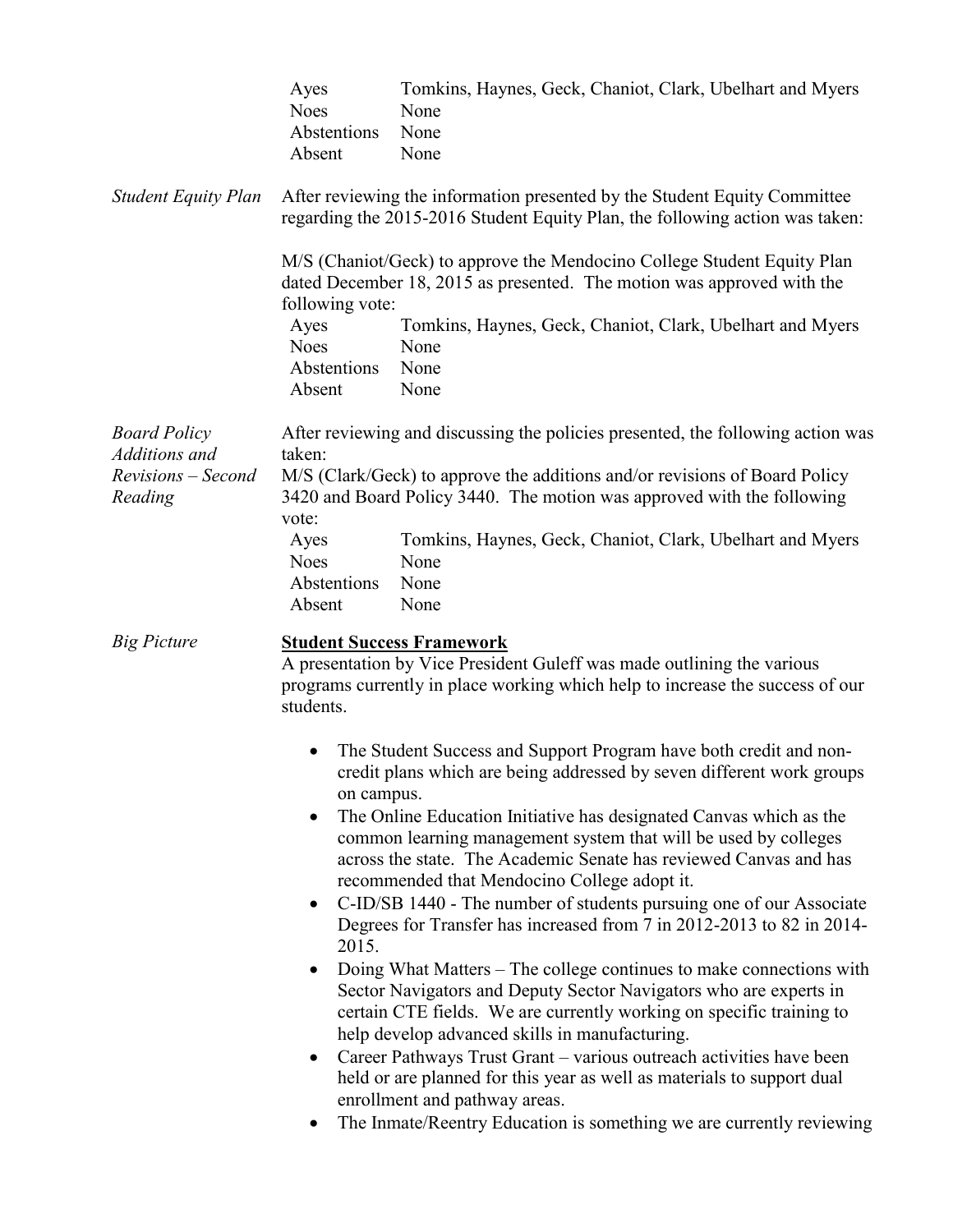and may be something we make available in our new service area on the Coast through Parlin Fork and Chamberlin Creek Conservation Camps.

- The AB 86 Planning Grant and the AEBG Block Grant both support Adult Education. A consortium has been established and data is currently being reviewed.
- The Student Equity Plan is the foundation for all our efforts in the area of student success.
- Professional Development and Technical Assistance encompasses several things such as the Institutional Effectiveness Partnership Initiative (IEPI) which helps to provide support for programs and the Curriculum Inventory System which is a new integrated system coming from Chancellor's Office.

## **INFORMATIONAL ITEMS AND REPORTS**

| Governance<br>Institute for Student<br><b>Success</b>                    | Information regarding the Governance Institute for Student Success was shared<br>and discussed among the members of the Board.                                                                                                                                                                                                                                                                                                                                                                                                                                                                                                                                                                                                                                                                                                          |  |  |
|--------------------------------------------------------------------------|-----------------------------------------------------------------------------------------------------------------------------------------------------------------------------------------------------------------------------------------------------------------------------------------------------------------------------------------------------------------------------------------------------------------------------------------------------------------------------------------------------------------------------------------------------------------------------------------------------------------------------------------------------------------------------------------------------------------------------------------------------------------------------------------------------------------------------------------|--|--|
|                                                                          | Our Board members have been requested to participate in this initiative. This<br>would be a day and a half workshop (March 3 <sup>rd</sup> and 4 <sup>th</sup> ) and would require most<br>if not all of the Trustees to participate.                                                                                                                                                                                                                                                                                                                                                                                                                                                                                                                                                                                                   |  |  |
|                                                                          | After discussion, it was determined we will work to see if it is possible to get<br>this information presented locally possibly as one of our Board workshops. We<br>will also look at future conferences available and the possibility of hosting a<br>workshop with other college boards.                                                                                                                                                                                                                                                                                                                                                                                                                                                                                                                                             |  |  |
| <b>Education</b> and<br><b>Student Services</b>                          | A written report was submitted by Virginia Guleff, Vice President of Education<br>and Student Services.                                                                                                                                                                                                                                                                                                                                                                                                                                                                                                                                                                                                                                                                                                                                 |  |  |
| Report                                                                   | She attended a very interesting CCLC conference workshop on REG 365<br>which is a system used to register for a full year of classes. This has been<br>proven to help with the retention of students.                                                                                                                                                                                                                                                                                                                                                                                                                                                                                                                                                                                                                                   |  |  |
| Mendocino College<br>Coastal Field<br><b>Station Committee</b><br>Report | An oral report and Powerpoint presentation was made by Steve Cardimona,<br>Alan West and Sue Blundell on behalf of the Mendocino College Coastal Field<br>Station Committee. The following items were included as part of the report.<br>Received planning grant for \$24,000 from National Science Foundation<br>Have been working with other field station staff and other institutions to<br>$\bullet$<br>help identify what has worked for them<br>Have developed the Friends affiliate organization through the Mendocino<br>$\bullet$<br>College Foundation<br>Participated in the Discover the Coast event in Aug 2015 and received a<br>\$1,000 donation<br>They are now "on the map" as part of the Organization of Biological Field<br><b>Stations</b><br>Currently working on a plan for external people to use the facility |  |  |
|                                                                          | A Master Plan Planning Workshop will be held in March/April 2016 with a<br>$\bullet$<br>Five-Year Strategic Plan developed in May/June 2016                                                                                                                                                                                                                                                                                                                                                                                                                                                                                                                                                                                                                                                                                             |  |  |
|                                                                          | Board members requested a quarterly report in the future as a way to stay in                                                                                                                                                                                                                                                                                                                                                                                                                                                                                                                                                                                                                                                                                                                                                            |  |  |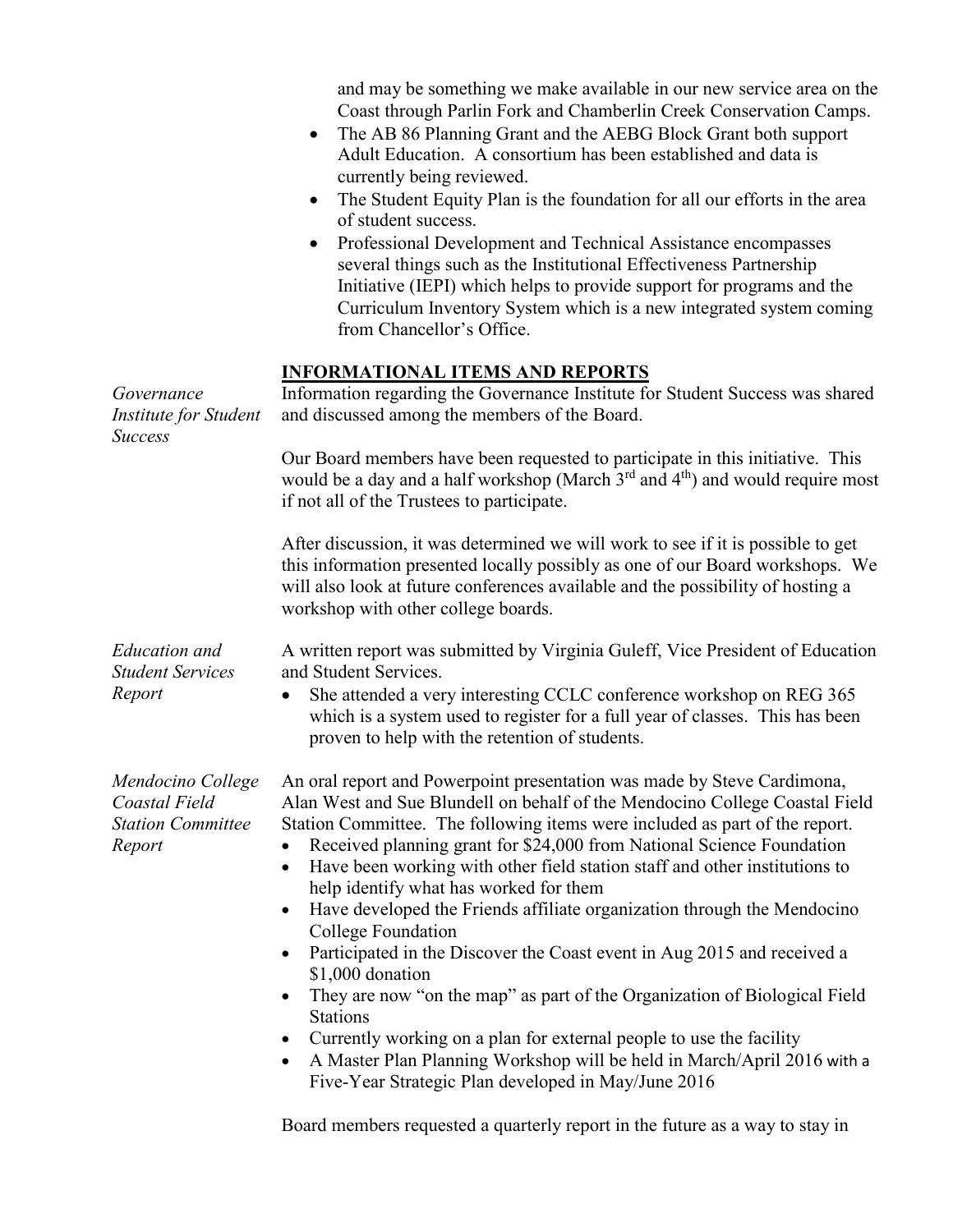|                                                                                                          | contact with the Board members. Any necessary written updates could be<br>included as part of the Vice President of Education and Student Services report<br>as well. They also requested a brief oral report update after the workshops are<br>completed.                                                                                                                                                                                                                                                                                                                                                                                                          |
|----------------------------------------------------------------------------------------------------------|---------------------------------------------------------------------------------------------------------------------------------------------------------------------------------------------------------------------------------------------------------------------------------------------------------------------------------------------------------------------------------------------------------------------------------------------------------------------------------------------------------------------------------------------------------------------------------------------------------------------------------------------------------------------|
|                                                                                                          | Board members also requested to know how many students are using facility<br>and what the plans are for student use so they can convey the information to<br>constituents when asked.                                                                                                                                                                                                                                                                                                                                                                                                                                                                               |
| Administrative<br>Services Report                                                                        | A written report was submitted by Eileen Cichocki, Vice President of<br>Administrative Services. The following was offered in addition:<br>The October campus safety training was followed up with students<br>receiving the same training. We currently have a meeting scheduled with<br>members of the Ukiah Police Department and the Sheriff's Department to<br>work on a plan for more training during spring in-service.<br>Other training is planned for personnel who will be attending ALICE<br>$\bullet$<br>training in two weeks. This is a "train the trainer" type training so they will<br>be able to work with other groups on campus in the future. |
| Mendocino College<br>Foundation, Inc.                                                                    | A written report was presented by Katie Fairbairn, Executive Director of the<br>Mendocino College Foundation, Inc. The following information was presented<br>in addition:<br>Trustee Ubelhart expressed his appreciation for a great holiday event with<br>Foundation members<br>Trustee Clark asked for clarification of the relationship between the college<br>and the co-sponsoring of events. Director Fairbairn clarified the intent of<br>co-sponsorships is there must be a direct correlation between the college<br>receiving something back in the way of scholarships or something that helps<br>to address student success.                           |
| Mendocino College<br>Coastal Field<br><b>Station and Natural</b><br>Resources<br>Informational<br>Report | An update report was presented by Linda Myers as a representative of the<br>Mendocino College Coastal Field Station and Natural Sciences group.<br>The total amount the group has raised to date is \$16,500 which includes the<br>\$2,000 in matching funds from the foundation.<br>A tour and meeting will be held on Friday 12/11 at 10:00am at the facility.<br>Participants are asked to bring their own lunch.                                                                                                                                                                                                                                                |
| <b>Constituents Group</b><br>Reports                                                                     | <b>Academic Senate:</b><br>A written report was submitted by Academic Senate President Reid Edelman.<br>Academic Senate President Edelman stated he had nothing to add.<br><b>Classified Senate:</b><br>Classified Senate President Bushway informed the Board the Classified<br>FunRaiser raised a total of \$3,622.00 for student scholarships. He also<br>recognized Dalene Nickelson for her past efforts in coordination of this annual                                                                                                                                                                                                                        |
|                                                                                                          | event.                                                                                                                                                                                                                                                                                                                                                                                                                                                                                                                                                                                                                                                              |

## *Management/Supervisory/Confidential:*

No report was presented.